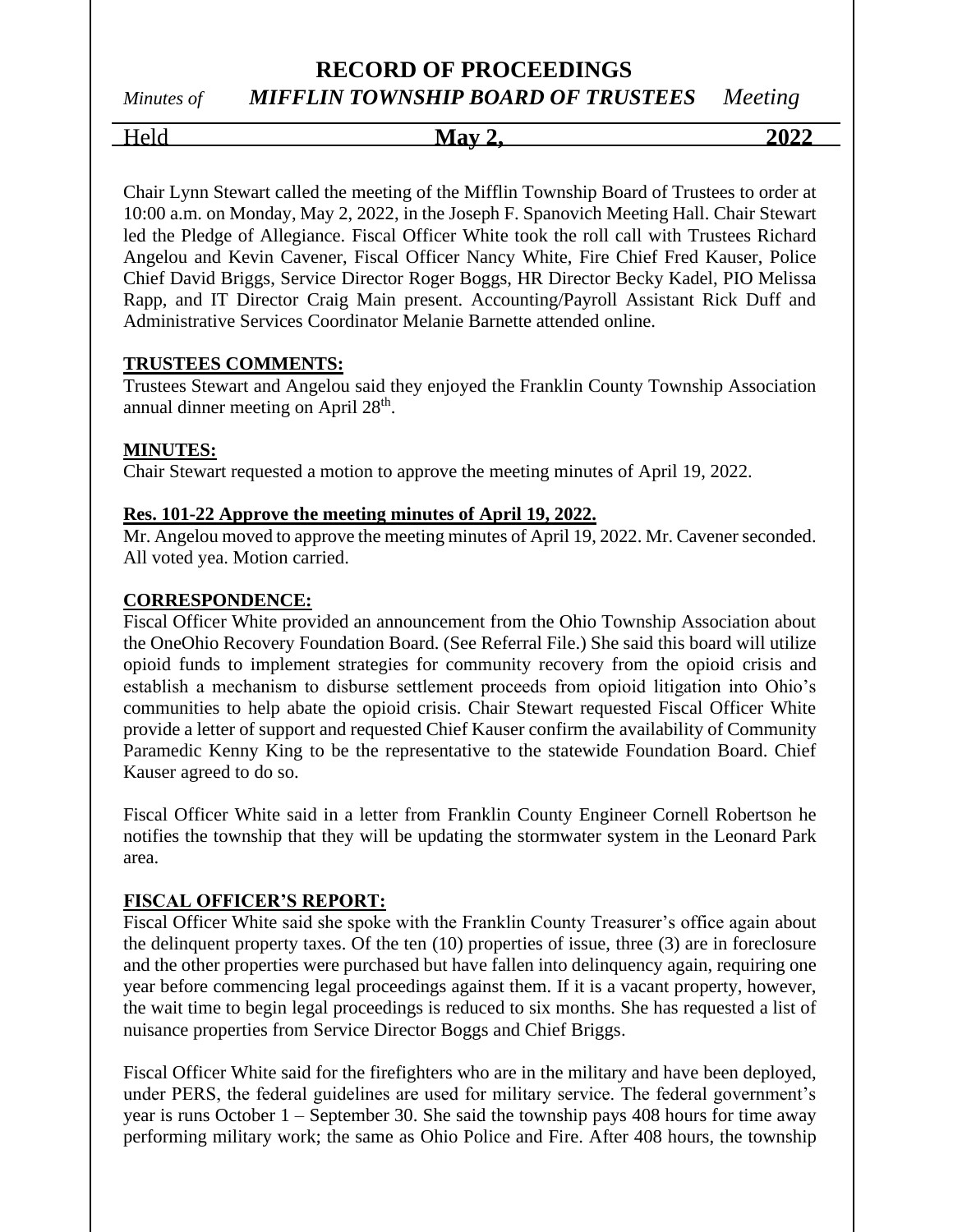*Minutes of MIFFLIN TOWNSHIP BOARD OF TRUSTEES Meeting*

Held **May 2, 2022**

does not report or collect any retirement contributions. The affected firefighters do not accrue service time in OP&F, but they can apply for it after the fact through a military grant, however. Fiscal Officer White said she spoke with Assistant Chief Dunlevy about the matter. Chair Stewart requested the personnel policy be updated to state that it follows the federal guidelines as it relates to military service, payments, and pension.

## **HUMAN RESOURCES:**

Ms. Kadel requested approval of the revised Public Employee Conduct Policy 300 of the Employee Handbook. Ms. Kadel changed the wording under Policy 300.1.1 to the following: *The Department Head – in conjunction with the Board of Trustees Chair – shall be given the authority to place an employee on paid administrative leave pending an investigation and provided the full Board of Trustees ratifies the decision at a subsequent meeting.* Chair Stewart said she was concerned with the wording "subsequent meeting". Chair Stewart said if a trustee on the board does not agree with the decision, this is a problem; the Chair has already approved and most likely implemented it in conjunction with the Department Head. She questioned, if there are dissenting votes and the Board does not agree, what happens then? Mr. Angelou said the Chair is a majority vote. Chair Stewart requested Ms. Kadel to contact legal counsel about this. Ms. Kadel agreed to do so. She said she would also look into developing a policy for Military Leave.

Ms. Kadel requested approval of the revised Retirement Policy 510.1 of the Employee Handbook. Ms. Kadel said it now requires a six-month minimum notification in writing of their intent to retire. Ms. Kadel said the consequences for not providing notice were also added: *Failure to provide written intent to retire at least six (6) months in advance or at all will result in the retirement being treated as a regular resignation with regard to sick leave payout eligibility (see Separation Pay Policy 105).* She also added additional language: *In the event retirement is due to a disability or unusual circumstance,* the 6-month requirement *may not be* possible and therefore can be waived by action of the Board of Trustees.

## **Res. 102-22 Approve the revised Retirement Policy 510.1 of the Employee Handbook.**

Mr. Cavener moved to approve the revised Retirement Policy 510.1 of the Employee Handbook. Mr. Angelou seconded. All voted yea. Motion carried.

Ms. Kadel requested approval of the revised Separation Pay Policy 105 of the Employee Handbook. Ms. Kadel said the policy was affected by the Retirement Policy changes. She added the words in italics: *Provided a written notice of intent to retire is submitted to the Department Head at least six (6) months prior to the retirement date (see Retirement Policy 510),* an employee shall be paid for a percentage of his/her unused earned and accrued sick leave.

## **Res. 103-22 Approve the revised Separation Policy 105 of the Employee Handbook.**

Mr. Angelou moved to approve the revised Separation Policy 105 of the Employee Handbook. Mr. Cavener seconded. All voted yea. Motion carried.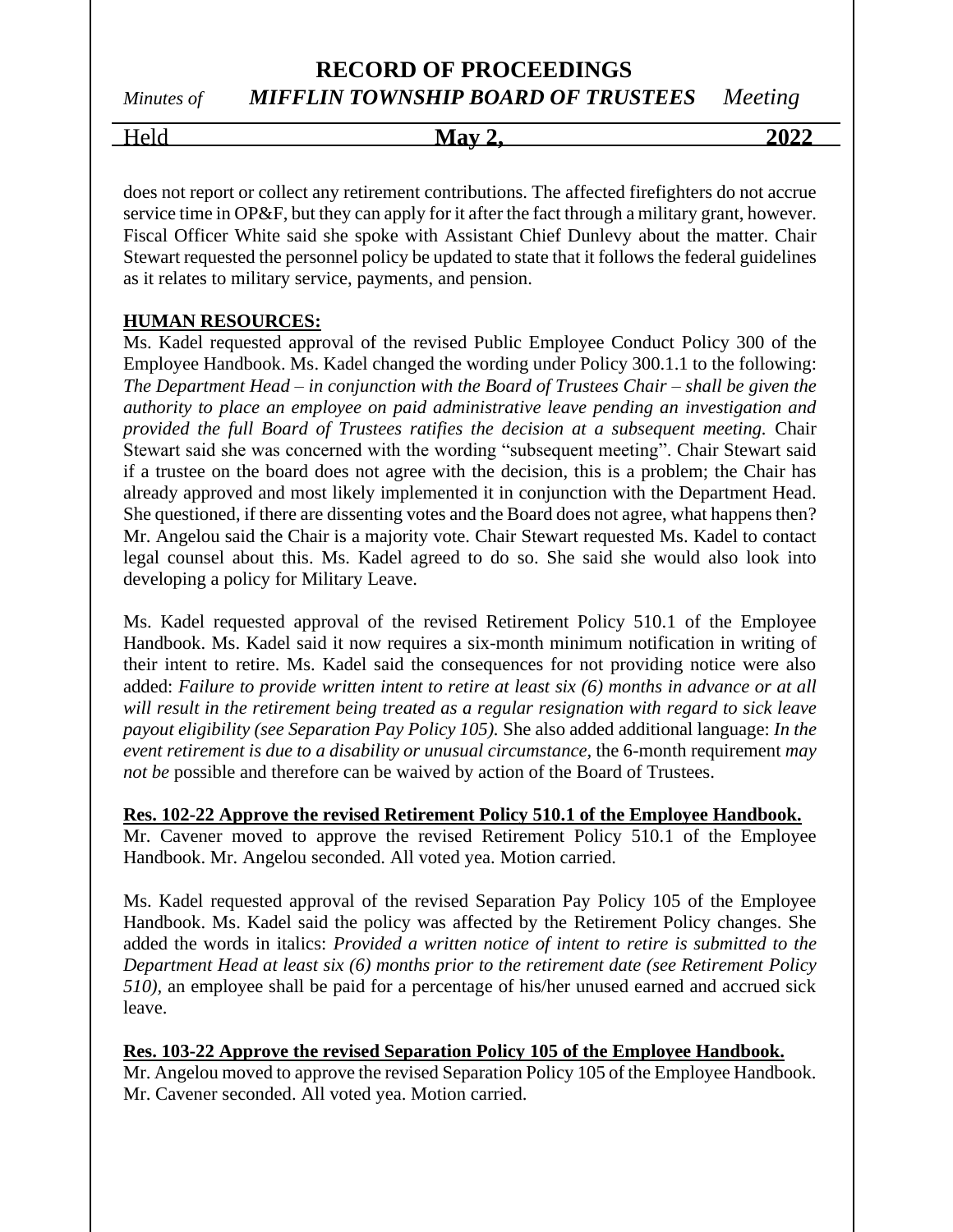*Minutes of MIFFLIN TOWNSHIP BOARD OF TRUSTEES Meeting*

| <b>TI</b><br>. | - -<br>- 7<br>$\sim -$<br>.<br>---<br>. . | ,,, |
|----------------|-------------------------------------------|-----|
|                |                                           |     |

Ms. Kadel provided updates. (See Referral File.) At the request of Chair Stewart, Ms. Kadel agreed to define and provide the goals of the Medical Benefits Committee at the next meeting.

## **PUBLIC INFORMATION OFFICER:**

Ms. Rapp said the township obtained recent coverage in the Gahanna ThisWeek News of the levies on the ballot impacting fire and police, and she also shared that information via the social media pages last week. Additionally, she is working with our Fire and Police Chiefs on our responses regarding the outcome of the levies. She said she will be providing those statements to our trustees later today for review.

Ms. Rapp said she is also working with the committee to plan the MECC Center Open House event including invitation, Save-the-Date, and other collaterals. Ms. Rapp said that since updating the website and adding a Contact Us form, she found that the township now receives public information requests or resident communications through a variety of avenues including the forms that come through the website, email, phone calls, as well as social media posts and direct messages. We receive an average of 8-12 Contact Us messages a month, but she expects those to continue to increase. For example, last week we received a message through FB messenger about someone cutting trees and burning off property on Drake Rd. Ms. Rapp said she tries to reconnect with those residents as soon as possible. In this instance, Service Director Boggs was helpful in looking into the cutting and burning, and he connected with our fire personnel in the area to have them stop by and check on the situation. She said she wanted the trustees to know that with a variety of communications avenues, it gives our residents multiple ways to reach us, but it also demands that someone respond as soon as possible when those messages come in.

## **SERVICE:**

Mr. Boggs requested the approval to post for the full-time Service Specialist 2 position as this will be a replacement position.

## **Res. 104-22 Approval to post for the full-time Service Specialist 2 position.**

Chair Stewart moved to approve posting of the full-time Service Specialist 2 position. Mr. Angelou seconded. All voted yea. Motion carried.

Mr. Boggs provided an update on the cemetery vandalism damage. (See Referral File.)

## **CODE ENFORCEMENT:**

Mr. Boggs requested code violations be placed as liens on the tax duplicate per ORC §505.87(B)(2) for 2043 Loretta Avenue and 2836-2850 Baughman Avenue for mowing and excessive trash in the amount of \$300 each, totaling \$600.00.

## **Res. 105-22 Approve code violations be placed as liens on the tax duplicate per ORC §505.87(B)(2), for 2043 Loretta Avenue and \$2836-2850 Baughman Avenue for mowing and excessive trash in the amount of \$300 each, totaling \$600.00.**

Chair Stewart moved to approve code violations be placed as a lien on the tax duplicate per ORC §505.87(B)(2) for 2043 Loretta Avenue and \$2836-2850 Baughman Avenue for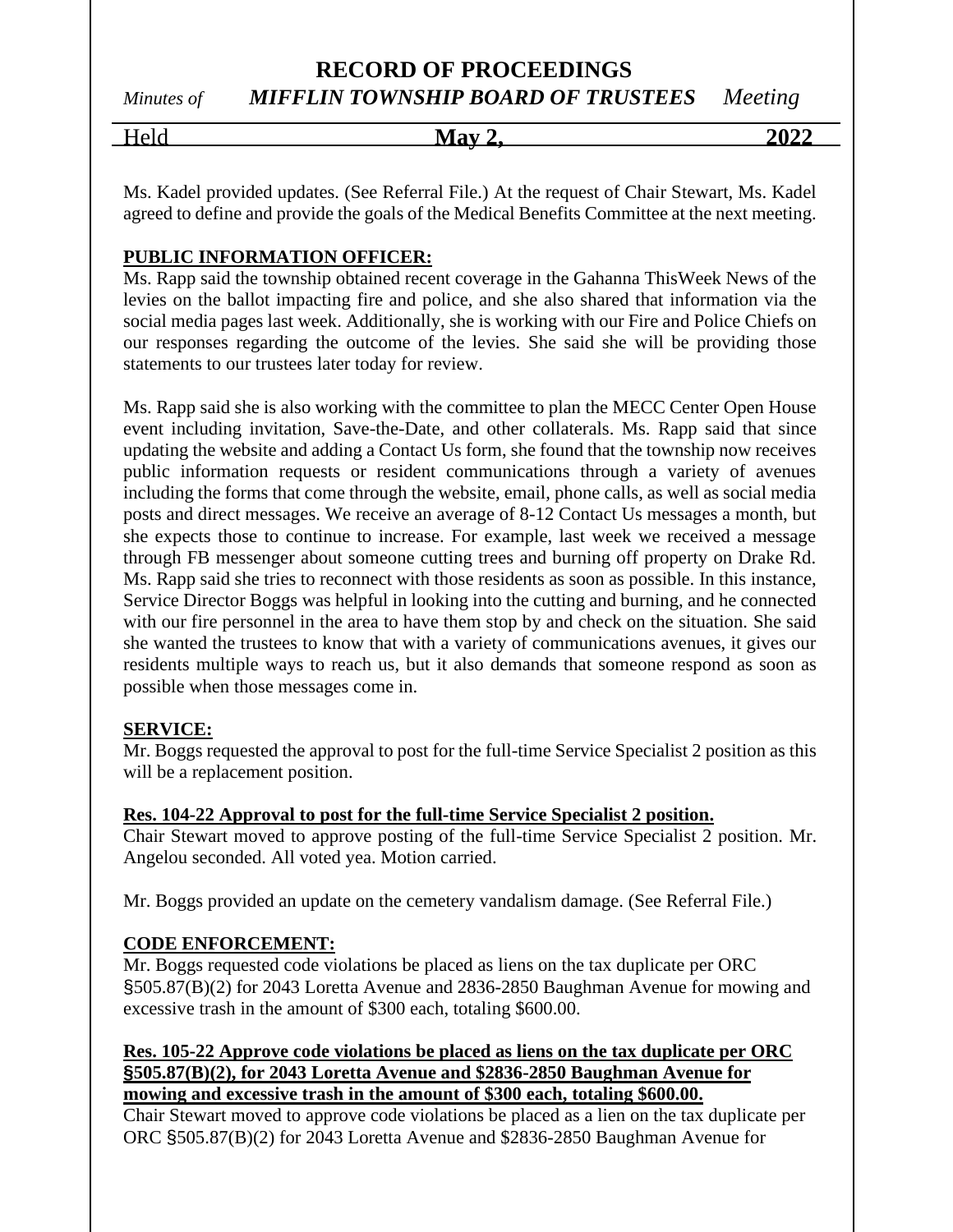*Minutes of MIFFLIN TOWNSHIP BOARD OF TRUSTEES Meeting*

| T<br>╼ | - -<br>- 75<br>$\sim -$ | $\mathbf{A}$<br>20 |
|--------|-------------------------|--------------------|
|        |                         |                    |

mowing and excessive trash in the amount of \$300 each, totaling \$600.00. Mr. Angelou seconded.

Mr. Boggs agreed to contact Jason Collins, Project Administrator, City of Gahanna, as to whether they will be resurfacing Olde Ridenour Road as it was not clear in the 2022 Street Program letter he sent to the township.

## **POLICE:**

Chief Briggs said he had nothing to report.

## **FIRE DIVISION:**

Chief Kauser provided updates. (See Referral File.)

## **INFORMATION TECHNOLOGY:**

Mr. Main said he and Chief Kauser met with Sophisticated Systems to review the past year and to discuss the upcoming contract renewal. He said that at the next meeting he will present the contract renewal and expects the cost to be less as some services were removed. Mr. Main said Sophisticated Systems will provide free documentation for cyber security training that will be required of every employee. Mr. Main said the township will require two-factor identification verification security protocol as he has seen an increase in attempted cyber breaches.

Chief Kauser expressed his gratefulness for the investment in an Information Technology Director and the ability to move from a small managed services provider to a large, robust managed services provider with the resources we have today.

## **OPS CENTER:**

Chief Kauser requested the approval of the contract with Kean Construction in the amount of \$15,600 for the improvements at 400 W. Johnstown Road (Phase 3). This will be covered by budgeted Capital Funds.

## **Res. 106-22 Approve the contract with Kean Construction in the amount of \$15,600 for the improvements at 400 W. Johnstown Road (Phase 3).**

Mr. Angelou moved to approve the contract with Kean Construction in the amount of \$15,600 for the improvements at 400 W. Johnstown Road (Phase 3). Mr. Cavener seconded. All voted yea. Motion carried.

Chief Kauser said he is working with DJ Tharp, Facilities Director, to get pricing to grind and apply a 2" overlay of the asphalt in the parking lot and replace the lighting with LED lights. The parking lot would be a shared expense but not the LED lighting, however.

Chief Kauser said he submitted a letter to 384 W. Johnstown Road to vacate the lease effective May 31, 2022. The building may be repurposed.

Chief Kauser said the Blues and Jazz Festival is June 17 – 19, 2022.